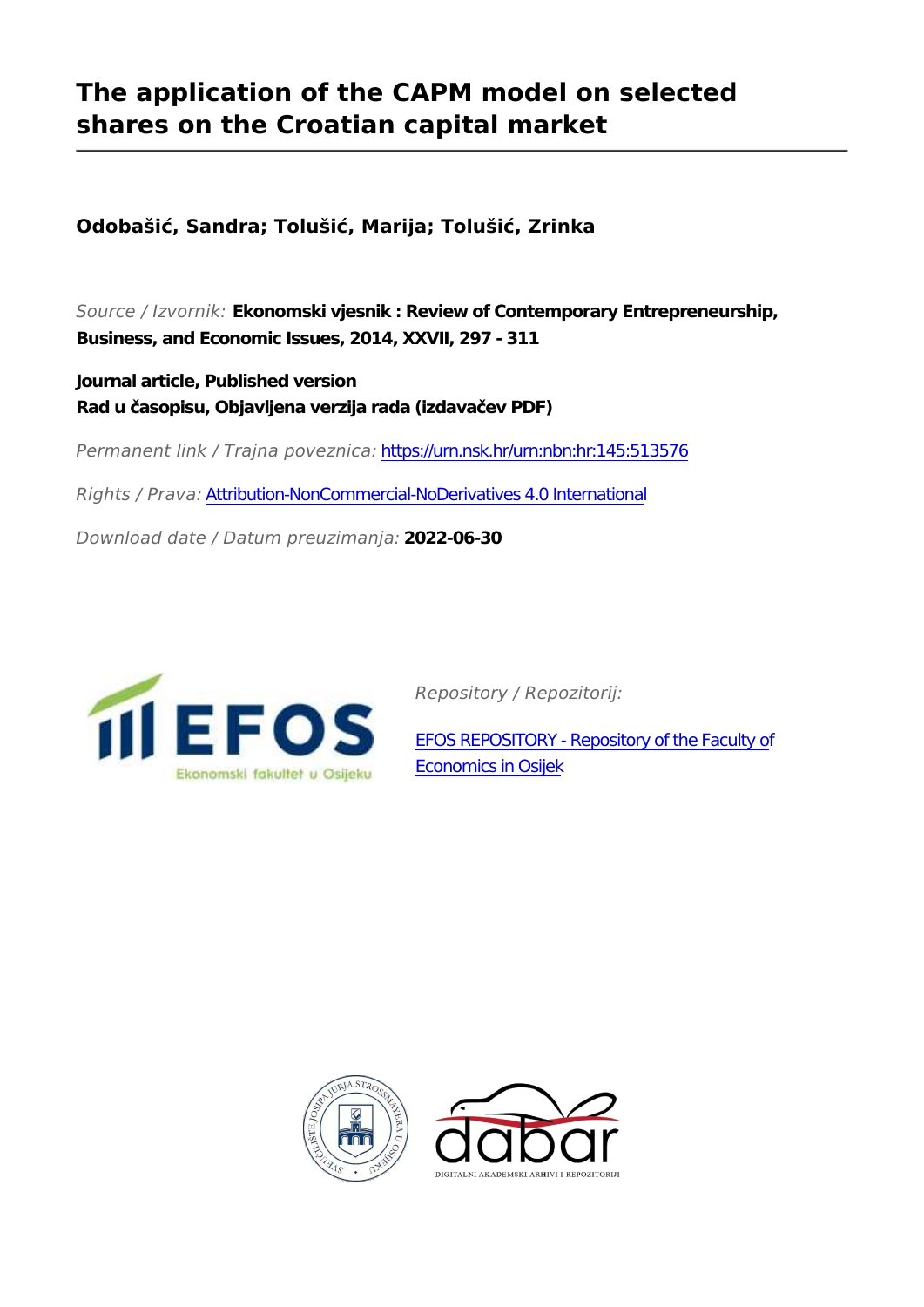*Sandra Odobašić Odo Vicus d.o.o.Bregana Baruna Trenka 2, 10 000 Zagreb sandraodobasic1@gmail.com Phone: +385912018396*

#### *Marija Tolušić*

*Josip Juraj Strossmayer University of Osijek Odjel za kulturologiju Trg Sv.Trojstva 3, 31000 Osujek tolusicmarija@gmail.com Phone: +38598630050*

*Zrinka Tolušić Šokačka 20, 31000 Osijek ztolusic@gmail.com Phone: +385989031832*

*UDK 336.76 (497.5) Preliminary communication*

*Received: October 24, 2014 Accepted for publishing: December 10, 2014*

# **THE APPLICATION OF THE CAPM MODEL ON SELECTED SHARES ON THE CROATIAN CAPITAL MARKET**

#### **Abstract**

The Capital Asset Pricing Model is a model that describes the relationship between risk, expected return and valuation of securities. The theoretical and practical value of this model has proved unquestionable, but under ideal circumstances. The theory has been utilized by numerous researchers and it confirms the linear relationship between risk and return under the CAPM *(Capital Asset Pricing Model)* model showing that greater exposure to risk provides higher returns. However, empirical research showed there were numerous factors that CAPM model did not take into account since it is based on assumptions which exist in reality, but are invisible.

Therefore, it is very interesting to study the application of the CAPM model on selected shares on the Croatian capital market and analyze the possibilities of its application in discovering the misvalued shares. Share price changes on the Croatian capital market suggest there are some unknown factors that also influence share valuation. There is no doubt that the fundamental analysis of shares is not sufficient for evaluating the real share value in light of various invisible elements and all available information available which affect their value as well.

**Keywords:** CAPM Model, share, return, risk, beta index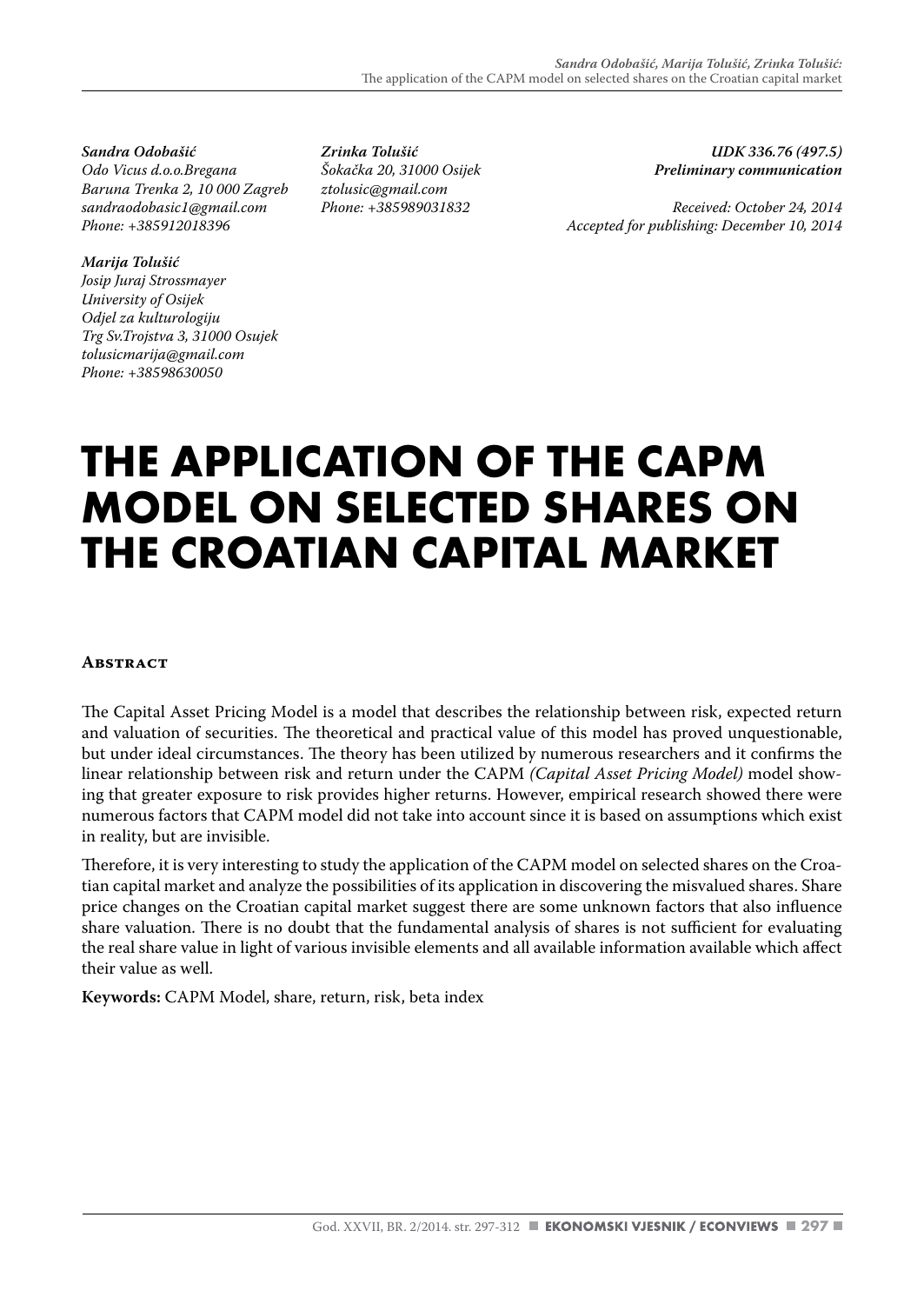#### *1. Introduction*

The Capital Assets Pricing Model (CAPM) describes the relationship between systematic risk, expected return and valuation of securities. The main features of this model show that the expected return on the portfolio and standard deviation depend on the structure of the portfolio and that the increase of the risk-free asset in the portfolio affects its expected return. This model makes it possible to select the optimal portfolio when investing in risky and risk-free assets, which is determined by the equity market line (*CML - Capital Market Line),*  containing all optimal portfolios that are combination partners of the risk-free asset and the market portfolio M. The model shows that the expected return on any portfolio associated with a risk-free asset and the portfolio beta results in the market line *(SML- Securities Market Line)* describing a linear relationship between the expected rate of return and the systematic risk measured by beta. How to calculate the beta for shares of a portfolio where the beta is a measure of systematic risk and a share return sensitivity measure in relation to the market portfolio return changes has been done in this paper. The findings suggest a relatively high impact of the financial market on the share return. The high risk-free rate that influences the risk premium and subsequently results in the relatively high expected annual returns of observed shares by applying the model must be noted.

## *2. Theoretical framework*

The relationship between the expected return and inevitable risks as well as the valuation of the security is the core of the model for determining the cost of invested capital (Pindyck, Rubinfeld, 2005: 166- 169; 546-547). This model was developed by William F. Sharpe and John Lintner. CAPM (Capital-Asset Pricing Model) is the most frequently used model for determining the cost of invested capital (Brealey, Myers, 2003: 187).

He takes into account not only the risk difference between ordinary shares and government securities, but also the difference between company's ordinary shares and the average ordinary shares of all companies or the total defined market portfolio.

The difference in risk between ordinary shares and government securities is called the risk premium, and the difference in risk between the ordinary shares and the common shares of all companies is shown by the beta coefficient (Salvatore, 1993: 602).

According to Markowitz, portfolios are divided into efficient and inefficient. Between efficient and inefficient portfolio there is a frontier in the form of curves. The line between efficient and inefficient portfolio is called the efficient frontier. The efficiency frontier consists of a series of portfolios with an efficient combination of the expected return and risk. These are portfolios with the highest return accompanied by a certain risk and the lowest risk with a certain return.

The Markowitz approach is based on the relation between the return and the risk, taking into account the diversification of the portfolio (different forms of property). Risk measurement uses the standard deviation or variance of expected returns. It is a statistical measure of the dispersion of returns (in different periods) around the expected value of return (average value). The greater the dispersion of returns around the expected return, the greater the uncertainty about future returns, and the higher the risk. (Brealey, 2003: 191 – 211)

The covariance measures a degree to which the two securities move relatively in the same line in the observed period as a function of their average returns. A positive covariance means that the return on two securities moves in the same direction. A negative covariance means that the return on two securities moves in different directions. But the covariance does not give exact information about the extent to which the two securities move in the same direction i.e. they mutually correlate. Therefore, a better measure was introduced; the correlation equal to the relation of the covariance and the product of standard deviations of two securities. CAPM is based on certain assumptions. It is assumed that capital markets are very efficient when investors are informed, when transaction costs are zero, investment restrictions are ignored, the assumption of no-taxes and no investor is large enough to affect the share price is undertaken. In addition, it is assumed that there is no consensus among investors about the probable return and the risk of certain securities and that their expectations are based on the average time of holding securities. Under such conditions, all the investors would set the same efficiency frontier.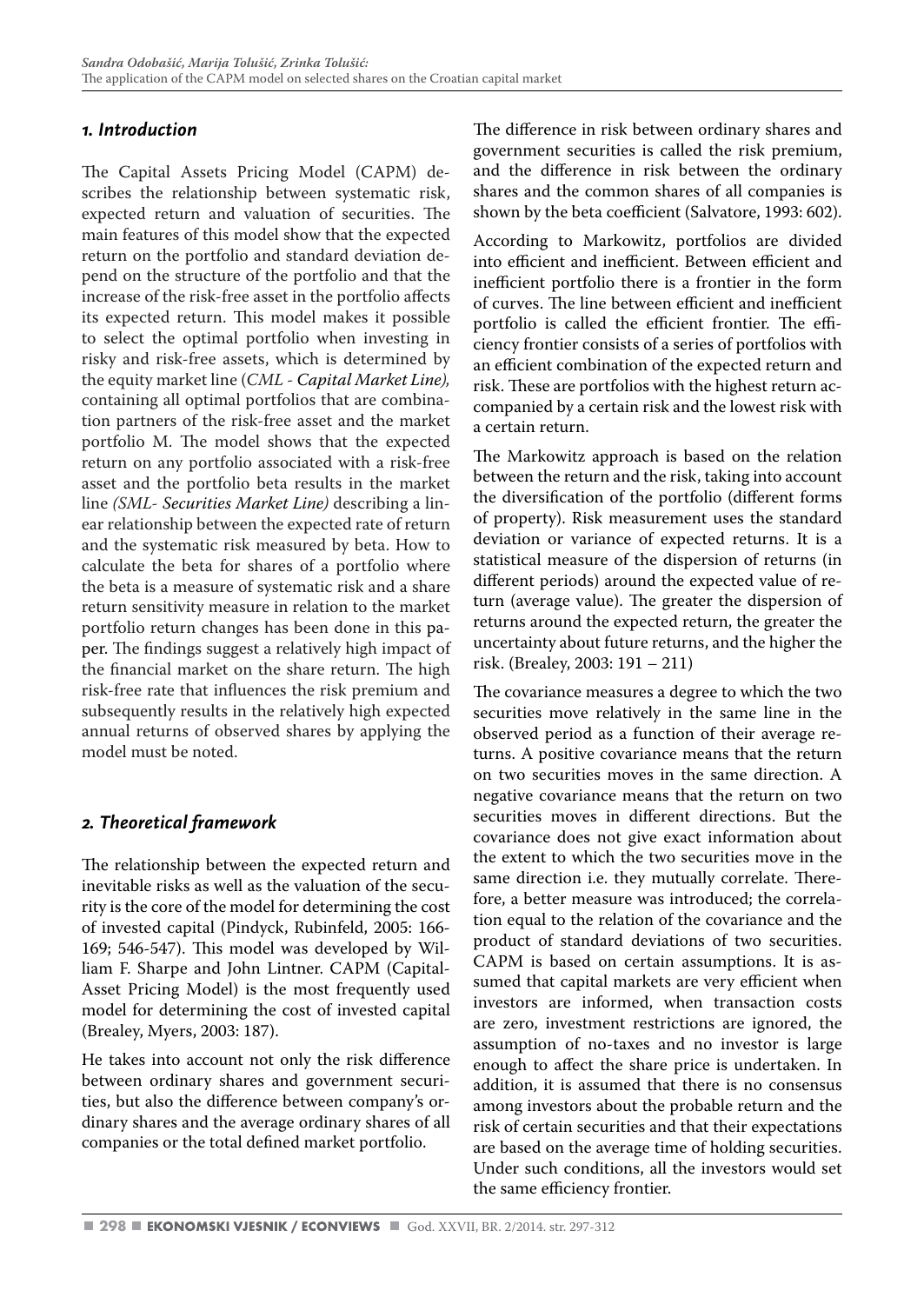The Markowitz model has not dealt with securities price setting. The complexity of the Markowitz model and the generalization of the assumptions have led to further improvements. William Sharpe, a professor at Harvard (1964), Lintner, a professor at Harvard (1965) and Mossin designed the CAPM model, which was later upgraded by Black. The model defines the relationship between the risk and the expected return.

CAPM is a linear balancing model that explains returns above risk-free rates using the covariance of return on these investments through their covariance with the overall market. Thus, the introduction of non-risky securities in the portfolio led to the Capital Market Theory or to the CAPM model.

The development of the Markowitz model has led to the efficient frontier curve that provides optimal portfolios depending on the preferences of investors for the required return and risk. By adding non-risky securities, the Capital Market Theory was developed, and the efficient frontier curve was changed in the Capital Market Line (CML). Investors choose portfolios that are located along this line.

Having quantified the extent of risk, the next step was to connect the required return and risk. This led to the CAPM model (Capital Asset Pricing Model), which defines the expected/desired return at a certain risk.

CAPM is important because the quantification of the expected/required return also results in the discount factor used in models for determining the share fair market value.

Also, if the client has used other methods for estimating the expected investment return, CAPM can compare both results and assess whether the price at which it entered the investment is a fair market price.

According to the Capital Market Theory, the market portfolio includes all risky securities, but the investor will almost always invest in risk-free instruments and include them in his portfolio (government bonds, treasury bills, etc.). The introduction of risk-free securities has a significant impact on return-risk relationship. According to the CMT, there is a market portfolio of securities (including all risky securities) along the efficient frontier. This portfolio is also the optimal portfolio. A rational investor chooses a linear combination between the market portfolio and the risk-free investments, depending on his risk preferences. Further research has shown there are two types of risk: own securities risk and risk arising from the systematic impact of the financial market on the price and securities return. The first risk can be influenced by an active policy portfolio, while the second one cannot. The authors divided the risk into the part that can and a part that cannot be reduced by diversification. Systematic risk cannot be eliminated by diversification because it arises from changes in economic conditions or basic variability of share prices.



#### *Graph 1 CML (Capital Market Line)*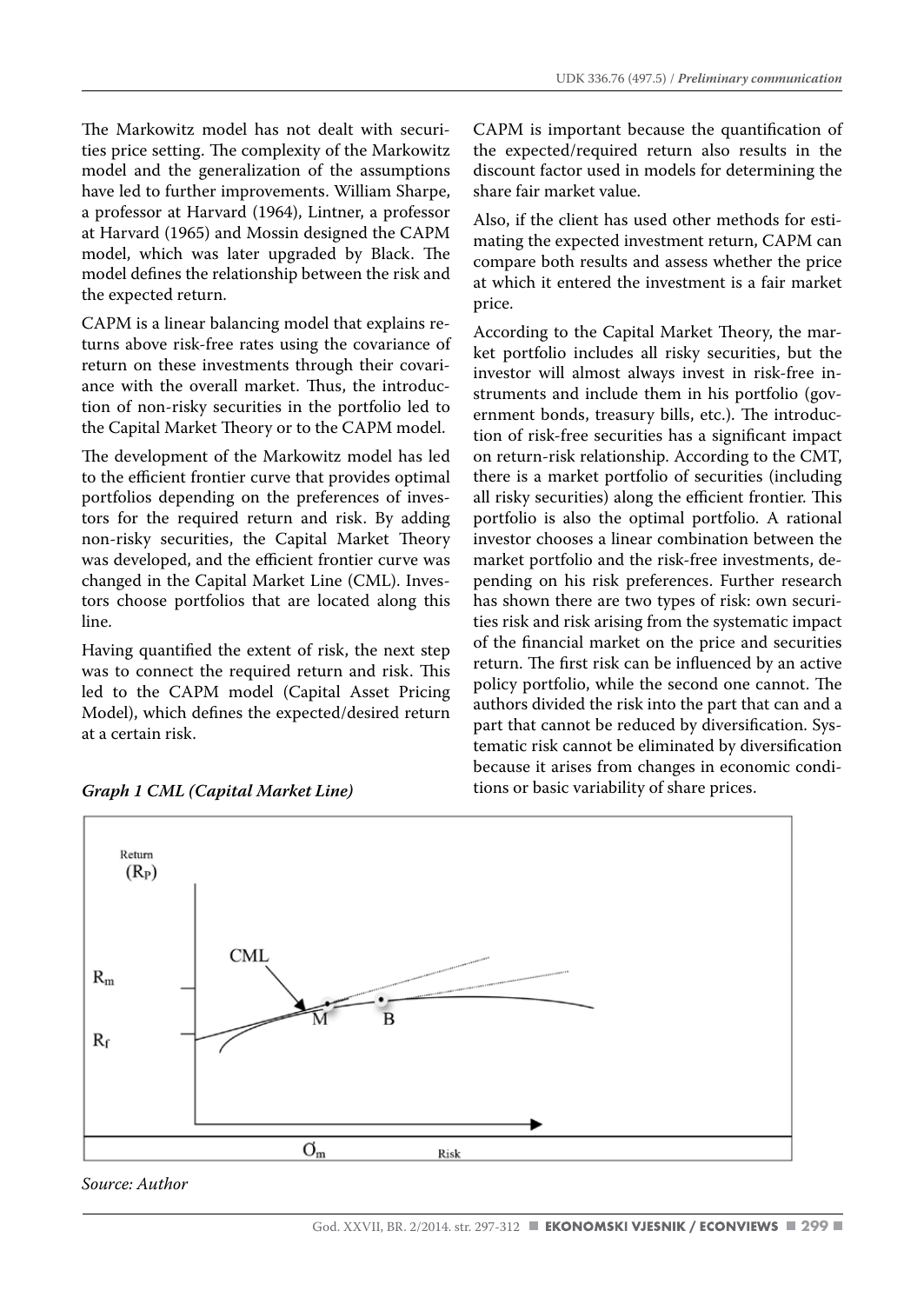The combination of risk-free securities and the risky portfolio shows the following:

- variance risk-free securities is 0;
- correlation between risk-free and risky securities is 0;
- standard deviation of the portfolio as a combination of risk-free securities and portfolios of risky securities is a linear combination of the standard deviation of the risky securities portfolio.

As the expected return and the standard deviation of returns of such a combined portfolio is a linear combination, the return-risk graph changes from curves into the line. The investor can achieve any combination of the expected return and risk along the RF line by varying the share of risk-free securities and the risky portfolio from point B.

The market portfolio is a portfolio of all potentially risky securities in the market represented by the M point. At this point, the efficiency curve touches the group of investment opportunities. According to CAPM, the M point contains ordinary and preferred shares, bonds and real estate. But in practice, most people create their market portfolios only from ordinary shares and bonds. However, along the R-B line, there are points at which a higher return is achieved under the same risk. Thus, the combination of B and a non-risky portfolio of securities is more efficient than Rf. Along the Rf-M line, which is also a curve tangent, the best combination of return and risk is obtained.

The line that describes the relationship between the expected rate of return and the risk measured by standard deviation is called the Capital Market Line, or the CML (Vukičević et. al, 2010: 348). Every portfolio along the Rf-M line is considered to be an efficient portfolio. The CML is valid only for efficient portfolios, and each point along this line represents a portfolio composed of risky and non-risky assets. The M point is only a portfolio made up of risky assets. The Capital Markets Line (CML) is a tangent of the efficient set of total assets. The expected rate of return on the portfolio is equal to the risk-free rate of return plus a risk premium according to the equation (Brigham and Ehrhardt, 2005: 185-187):

$$
CML = \overline{R_p} = R_f + \left(\frac{R_{m-R_f}}{SD_m}\right) SD_m
$$

The term in the parentheses represents the slope of the CML and reflects the attitude of investors to risk. The CML defines that in conditions of market equilibrium, the expected rate of return on portfolio is equal to the risk-free rate of return plus a risk premium.

According to the CAPM, the efficient portfolio risk is measured by the standard deviation of the portfolio (SDP), while the securities risk is measured by its beta. The beta is a measure of the relative risk, the covariance of return on security or market portfolio. This relationship is defined by the SML of the securities market ((Brealey and Myers, 2003: 197 -205; Horne and Wachowich, 2002: 104-106).

The Capital Market Line is a line which, under the market balance conditions, shows the relationship between the required rate of return of certain securities and the systematic risk expressed by beta.

The line intersects the ordinate along which there are expected rates of return. Its slope reflects the degree of aversion of investors to risk. The greater the aversion, the higher the risk premium, the sharper the slope of the line and the higher the expected rate of return. The SML equation is calculated as follows:

 $Rj = rf + (Rm - rf) \beta j$ The slope is the market risk premium = Rm - Rf

The SML says that the required rate of return on a security depends on the beta or the market risk of securities, risk-free rate of return (R) and the market risk premium (RPm). Thus, the SML equation shows that the share price can change even without a change in cash flows of the company by changing the required rate of return under the influence of changes in the nominal rate of return without risk, beta or market risk premium.

The CML considers risk as the overall risk of the portfolio, which is measured by standard deviation, because it is a choice between risk and return on the efficient portfolio. The SML is a choice between risk and return on certain securities and is therefore an appropriate measure of beta risk, and not the standard deviation.

Beta is a relative covariance which shows the sensitivity of changes of the return on a security on changes in the market return. The beta coefficient is a measure expressing the systematic risk.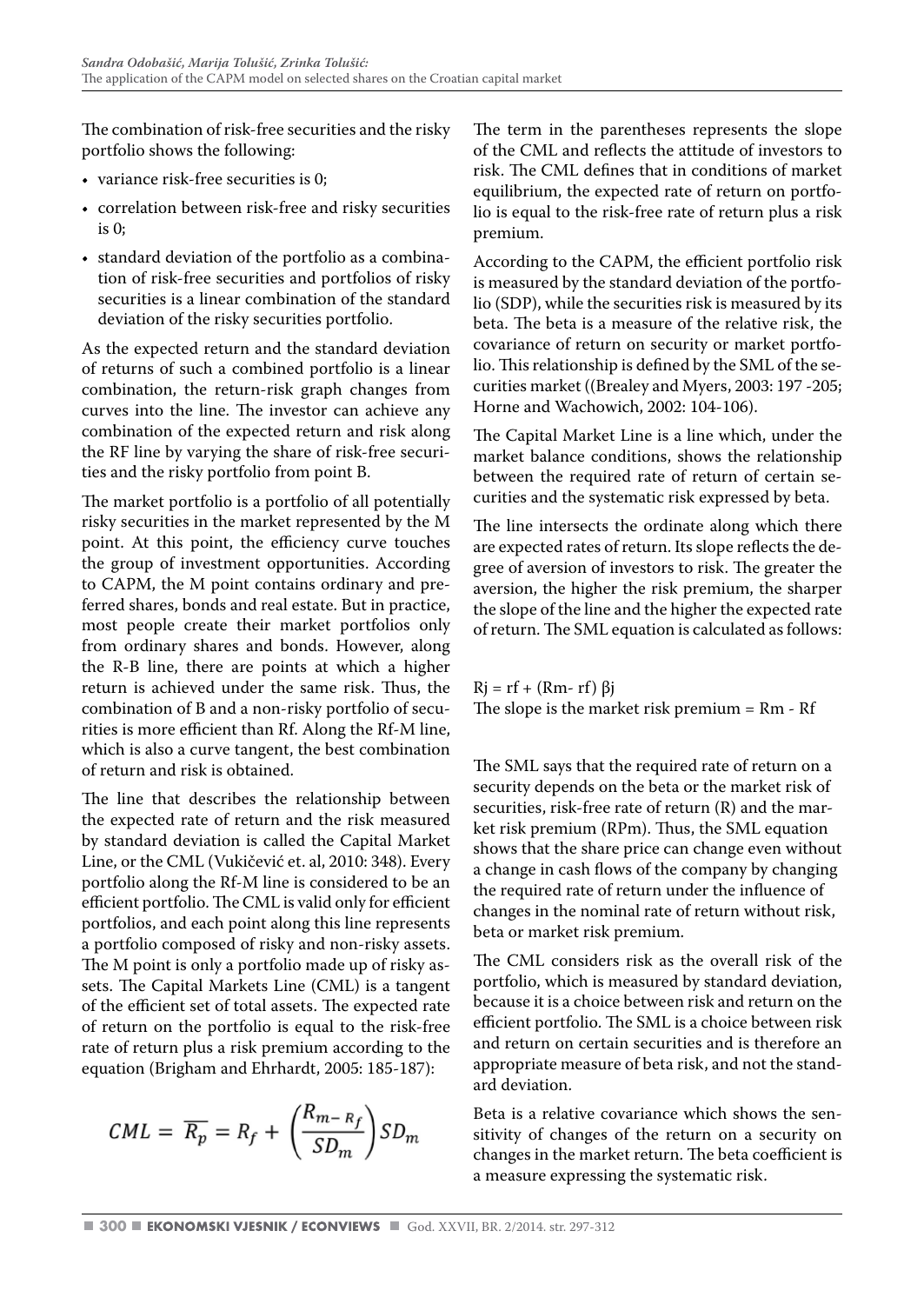*Graph 2 SML – Securities Market Line*



*Source: Author* 

Adopting beta for the appropriate measure of risk means that the risk assessment by an investor should be based and carried out in the context of cohesion of specific financial decisions related to shares and market investments.

Investors typically hold the market portfolio, i.e. a large portfolio. A large portfolio means the portfolio in which it is possible to increase the number of securities indefinitely, therefore eliminating the overall unsystematic risk. For this reason, it is essential to calculate the systematic risk. According to market and share returns data during, for example, the last five years, a dissipating diagrams should be developed defining the possibility of the existence of a linear relationship between market and share returns and setting the linear regression equation line (Brigham, 2005: 187 - 189; Pindyck, 2005: 654 -661; Salvatore, 1994: 129 – 146 ).

The linear regression equation:  $Y = bX + a$ 

The explanation of the parameters in the regression equation:

a - constant measure, i.e. the expected value of the dependent variable (Y) when the value of the independent variable (X) is zero.

b - regression coefficient that shows the average change in the dependent variable (Y) when the independent variable (X) is increased by one (a single unit of measurement). Geometrically, it represents a slope, so it will be positive if the line is growing (variables are directly proportional), and negative if it is falling (variables are inversely proportional).

The formula of the characteristic regression line is: kjt = Ai +  $β$ j KMT + ejt

where

kjt = profitability of securities

KMT = profitability of the securities market

Ai = alpha

$$
\beta j = beta
$$

ejt = residual

The measure of the systematic investment risk or the investment portfolio is ß, a coefficient which shows the sensitivity of investment or the portfolio to changes in the securities markets.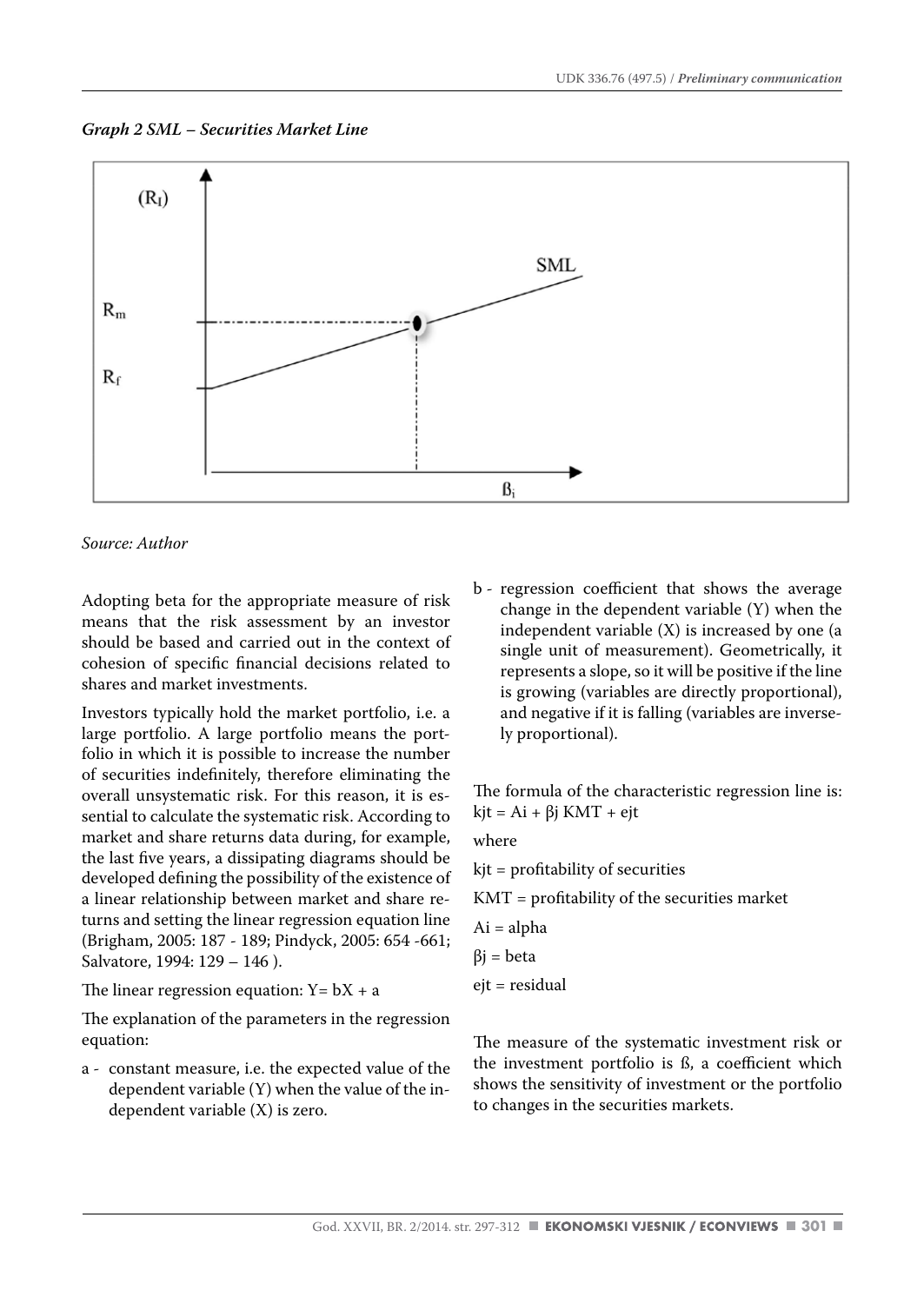- aggressive portfolio reacts more intensely to changes in the market - ß> 1
- defensive portfolio responds more slowly to changes in the market - ß <1
- the average portfolio reacts proportionally to market changes -  $\beta = 1$

The covariance between two sections:  $Cov(k_A, k_B) = \beta_A \beta_B var(k_M)$ 

- variance profitability of the market indicates the change of macro conditions
- betas of individual shares show the intensity of both shares reacting to changes in macro conditions
- covariance residuals is zero

Alfa shares represent a constant which indicates the return on shares when the market is saturated - there is no impact on return changes - there is no impact on the standard deviation of returns.

The calculation of beta is done by comparing the individual share trends (or portfolios) and the overall market trends (index). The standard estimate of beta coefficients is done through regression, i.e. by using the method of least squares where the observed share return is in relation to the market return in a given period. The calculation of the β coefficient can be based on historical beta coefficients, the expected beta coefficients and the expected beta coefficients with the help of historical beta corrections. The historical beta coefficient is calculated based on share and market returns historical data. The calculation may be based on the regression analysis of the share and market returns or the calculation of the relationship between two variables, such as the covariance and correlation coefficient (Brigham, Ehrhardt, 2005: 186 – 195).

The beta is usually between 0.5 and 1.5. Securities are considered to be more or less sensitive-volatile market trends and therefore their beta is less than or higher than one. Beta shows a share tendency to behave in accordance with the behavior of the market. It has a relative meaning as a benchmark for market index which value is 1.0. Therefore, the return on the share with a beta of 1.0 increases and decreases by the same percentage as the market.

This means that the securities with a beta value higher than 1 are riskier than the market, as they go up and down more than the market does. Securities with a beta coefficient less than 1 are less risky than the market. The return on securities with the negative beta is lower when the return on the market portfolio is good and vice versa. The best example is the gold price trend, which price moves opposite to share prices. If the share has a beta  $= 2$ , then it oscillates on average two times more than the market. If the share has a beta  $= 0.5$ , it tends to be more stable than the market (it will rise or fall by 5% when the market rises or falls by 10%).

The beta coefficient can be defined as the reaction of the return on a security to market trends. For example, if the beta of a certain share is 1.5, this means that the return on the share is 1.5 times more reactive in relation to market trends (Horne, Wachowich, 2002: 103).

The beta coefficient can be calculated as the ratio of the covariance of the return on shares and the

$$
\beta j = \frac{\text{cov}(Rj, Rm)}{\sigma^2(Rm)}
$$

$$
\text{cov}(Rj, Rm) = \sum P(iRj - \overline{Rj})(Rm - \overline{Rm})
$$

return of the market portfolio and the variance of the market index (Brealey, Myers,  $2003: 171 - 177$ ).

The β coefficient is a standardized measure of the systematic risk of a security or portfolio. The β coefficient market index is 1 e.g. S & P500, Nasdaq, Eurostoxx 50 as in practice the market is approximated with indices (benchmark).

The standard deviation of the portfolio as a measure of the portfolio risk is not a weighted average of standard deviations of individual securities since in that case the connection or correlation between the return on the two securities would be ignored. The standard deviation of the portfolio depends not only on the variance of individual securities, but also on the covariance between different securities that are paired. The covariance of potential returns on two security measures the degree to which their mutual variations are expected. The standardized statistical measure of the linear relationship between two variables is the correlation coefficient.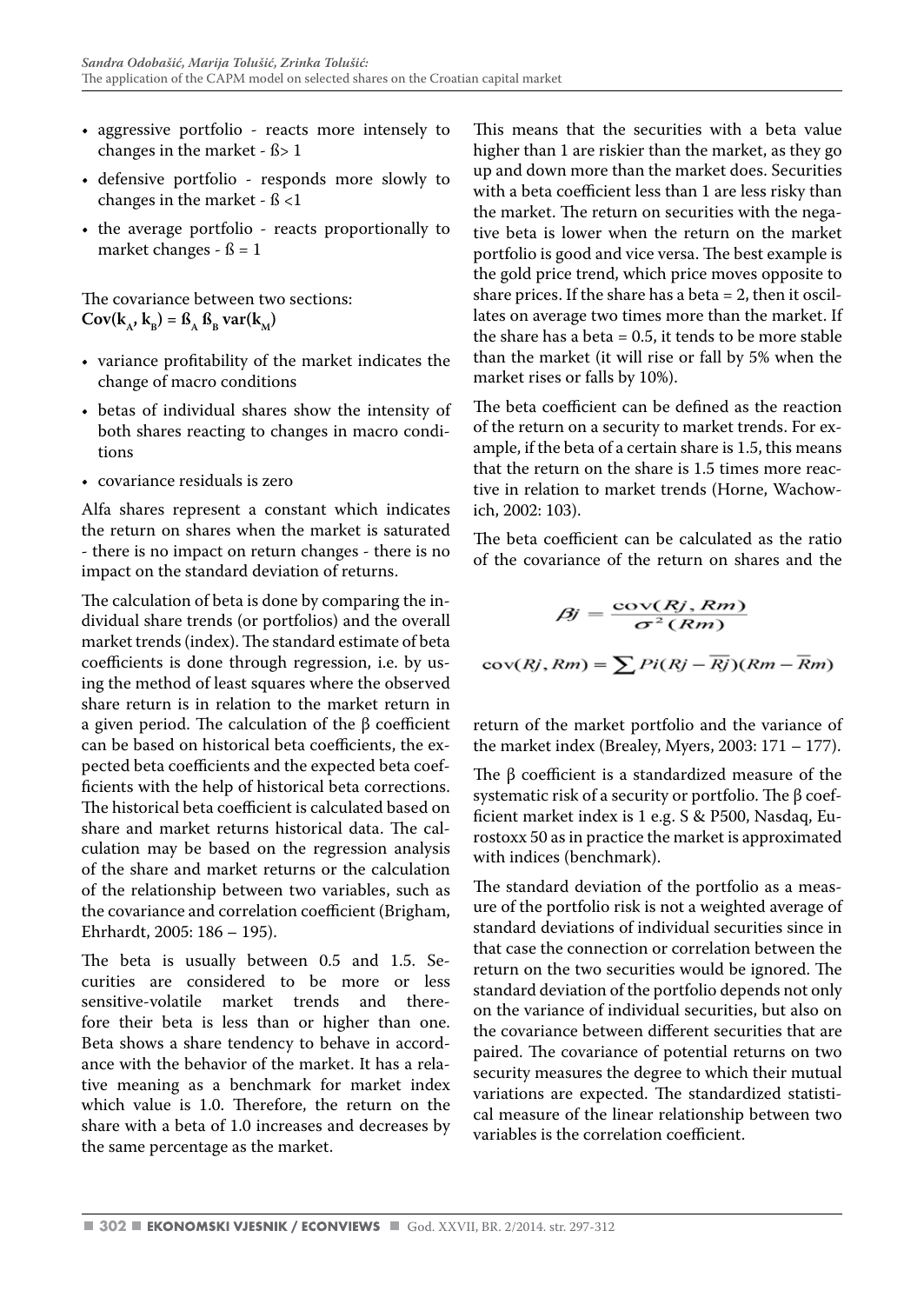| <b>Bonds issued</b> | 2013                      | Euro-USD bonds | Coupons | Ponder | Pondered average |
|---------------------|---------------------------|----------------|---------|--------|------------------|
|                     | $4th$ April               | 1.5 billion    | 5.50%   | 0.4615 | 0.025385         |
|                     | 26 <sup>th</sup> November | 1.75 billion   | 6%      | 0.5385 | 0.032308         |
| Total               |                           | 3.25           |         | 1.0000 | 5.77%            |

#### *Table 1 Interest rate of international government bonds of the Republic of Croatia issued in 2013*

#### *Source: Author1*

The standard deviation of the portfolio is obtained by summing across the rows and columns of all the elements of a square matrix. The matrix consists of the weighted covariance between every possible pair of combinations of securities with weights representing the product of the portion of assets invested in each of the two securities that make up each pair. The benefits of diversification in terms of reducing risks exist until the securities are not perfectly positively correlated.

#### *3. Research methodology*

This research will focus on the application of the CAPM model on selected shares which are listed on the Zagreb Stock Exchange, with the calculation of beta as a measure of a systematic risk shown as stock market indices. In order to calculate beta, historical data of the selected shares and CROBEX, representing the market return, will be used. In terms of the risk-free rate, the 5.77% average rate of government bonds of the Republic of Croatia will be used (table 1).

*Table 2 Value of shares and CROBEX index in the period from 2008 to 2014*

In the application of the CAPM model in 2013 for the risk–free rate, the pondered rate of international government bonds of the Republic of Croatia for 2013 will be used, i.e. the average pondered rate of all international government bonds which have not been fully repaid on the maturity date i.e. 6.23% for Euro – USD bonds and 6.18% for Euro – EUR bonds.

Table 2 shows the selected shares and the historical value changes of CROBEX and the shares of the following companies: AD Plastik d.d., Adris Group d.d., Atlantic Group d.d., Atlantska plovidba d.d., Dalekovod d.d. and Ericsson Nikola Tesla d.d.

The CAPM model formula is (Vukičević et. al, 2010: 351):  $Rj = Rf + \beta (Rm - Rf)$ 

- Rj = expected return
- Rf = risk-free rate
- $β =$  systematic risk rate
- Rm = expected market return

The results will present the return rates for each share separately. Classic MS Excel functions as well as VBA functions in accordance with the author's concept will be used for calculation.3

| Period     | <b>CROBEX</b> | $ADPI - R - A$ | ADRS-P-A | $ATGR-R-A$ | $ATPI - R - A$ | ERNT-R-A | DLKV-R-A |
|------------|---------------|----------------|----------|------------|----------------|----------|----------|
| 01.01.2008 | 5,239.00      | 221.53         | 585.5    | 872.44     | 3.490.73       | 3.413.80 | 1,685.38 |
| 01.01.2009 | 1,722.25      | 38.58          | 196.13   | 469.13     | 724.46         | 1,224.39 | 400.62   |
| 01.01.2010 | 2.004.06      | 76.37          | 259.28   | 689.76     | 966.76         | 1.338.18 | 321.05   |
| 01.01.2011 | 2.110.93      | 118.54         | 265.84   | 804.42     | 743.75         | 1.361.26 | 257.77   |
| 01.01.2012 | 1,740.21      | 101.54         | 219.9    | 489        | 333.3          | 1,071.71 | 129.5    |
| 01.01.2013 | 1,740.39      | 107.98         | 264.83   | 554.53     | 202.33         | 1.401.81 | 68.22    |
| 01.01.2014 | 1,794.28      | 113.32         | 264.83   | 764.56     | 385.45         | 1,605.33 | 27.17    |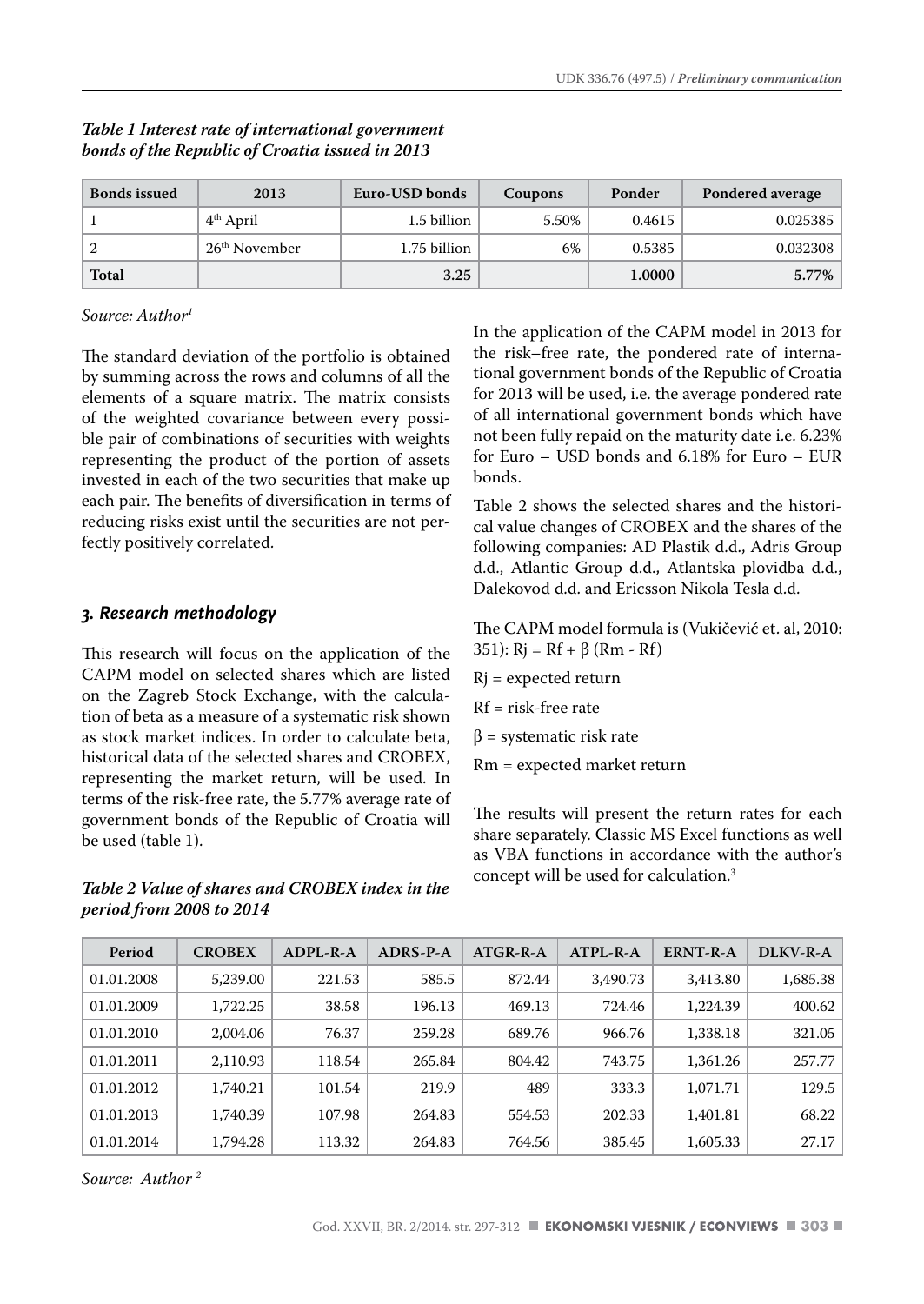| <b>CALCULATION OF COVARIANCE</b> |               |                   |                        |                        |                              |  |  |  |  |  |
|----------------------------------|---------------|-------------------|------------------------|------------------------|------------------------------|--|--|--|--|--|
| Period                           | <b>CROBEX</b> | <b>Share</b>      | <b>Deviation INDEX</b> | <b>Deviation share</b> | <b>Product of deviations</b> |  |  |  |  |  |
| 1                                | $-0.67126360$ | $-0.82584752$     | -0.57145370            | $-0.82584752$          | 0.47193362                   |  |  |  |  |  |
| 2                                | 0,16362897    | 0.97952307        | 0,26343887             | 0.97952307             | 0.25804445                   |  |  |  |  |  |
| 3                                | 0,05332675    | 0,55218018        | 0,15313665             | 0,55218018             | 0.08455902                   |  |  |  |  |  |
| 4                                | $-0.17561928$ | -0.14341151       | -0.07580938            | $-0.14341151$          | 0.01087194                   |  |  |  |  |  |
| 5                                | 0.00010344    | 0.06342328        | 0.09991334             | 0.06342328             | 0.00633683                   |  |  |  |  |  |
| 6                                | 0.03096432    | 0.04945360        | 0.13077422             | 0.04945360             | 0.00646726                   |  |  |  |  |  |
| Average return                   | -0,09980990   |                   |                        | Total                  | 0,83821312                   |  |  |  |  |  |
| Covariance                       | 0.13970219    | $<<=0.83821312/6$ |                        |                        |                              |  |  |  |  |  |
| Cov. MS Excel                    | 0.13970219    |                   | <<=COVAR(CROBEX;SHARE) |                        |                              |  |  |  |  |  |

*Table 3 Covariance of market and AD Plastik share returns*

#### *Source: Author*

This shows the accuracy of calculating the beta function which is applied on all other shares studied. The beta is calculated by putting market covariance in relation with market variance:

$$
\beta j = \frac{\text{cov}(Rj, Rm)}{\sigma^2(Rm)}
$$

 $cov(Rj, R_m) = covariance of return on share and$ market

 $σ<sup>2</sup>(R<sub>m</sub>)$  = market variance

#### *Table 4 Calculation of market return varianc*

## *3.1. Calculation of beta for share ADPL-R-A*

Table 3 shows returns on CROBEX and the AD Plastik share and the number of days it was traded on the Zagreb Stock Exchange in the last six years. The share of certain shares in the portfolio has not been stated since it is not about the portfolio. The model shows how to calculate the beta value of a share which represents a systematic risk rate, i.e. sensitivity of the return on a share with regard to changes in the return of the market portfolio.

This table shows the market return rate and the AD Plastik share for the period from 2008 to 2014.4 The result of covariance is determined from the total variance by calculating the average variance. The

| CALCUCATION OF MARKET RETUN VARIANCE AND STANDARD DEVIATION FROM HISTORICAL DATA |                                     |                        |                         |  |  |  |  |  |  |
|----------------------------------------------------------------------------------|-------------------------------------|------------------------|-------------------------|--|--|--|--|--|--|
| <b>PERIOD</b>                                                                    | <b>RETURN CROBEX</b>                | <b>DEVIATION</b>       | <b>DEVIATION SOARED</b> |  |  |  |  |  |  |
| $\mathbf{1}$                                                                     | $-0,67$                             | $-0,57$                | 0,33                    |  |  |  |  |  |  |
| $\overline{2}$                                                                   | 0,16                                | 0,26                   | 0,07                    |  |  |  |  |  |  |
| 3                                                                                | 0,05                                | 0,15                   | 0,02                    |  |  |  |  |  |  |
| 4                                                                                | $-0,18$                             | $-0.08$                | 0,01                    |  |  |  |  |  |  |
| 5                                                                                | 0,00                                | 0,10                   | 0,01                    |  |  |  |  |  |  |
| 6                                                                                | 0,03                                | 0,13                   | 0,02                    |  |  |  |  |  |  |
| Total                                                                            |                                     |                        | 0,45                    |  |  |  |  |  |  |
| Average return                                                                   | $-0,10$                             |                        |                         |  |  |  |  |  |  |
| Deviation                                                                        | >>=RETURN CROBEX-Average return     |                        |                         |  |  |  |  |  |  |
| Deviation sqared                                                                 | >>=(RETURN CROBEX-Average return)^2 |                        |                         |  |  |  |  |  |  |
| Variance                                                                         | 0,07537364                          | $<<=0,45/6$            |                         |  |  |  |  |  |  |
| Variance                                                                         | 0,07537364                          | <<=VARP(RETURN CROBEX) |                         |  |  |  |  |  |  |
| Standrard deviation                                                              | 27,45%                              | $<<=SORT(0,07537364)$  |                         |  |  |  |  |  |  |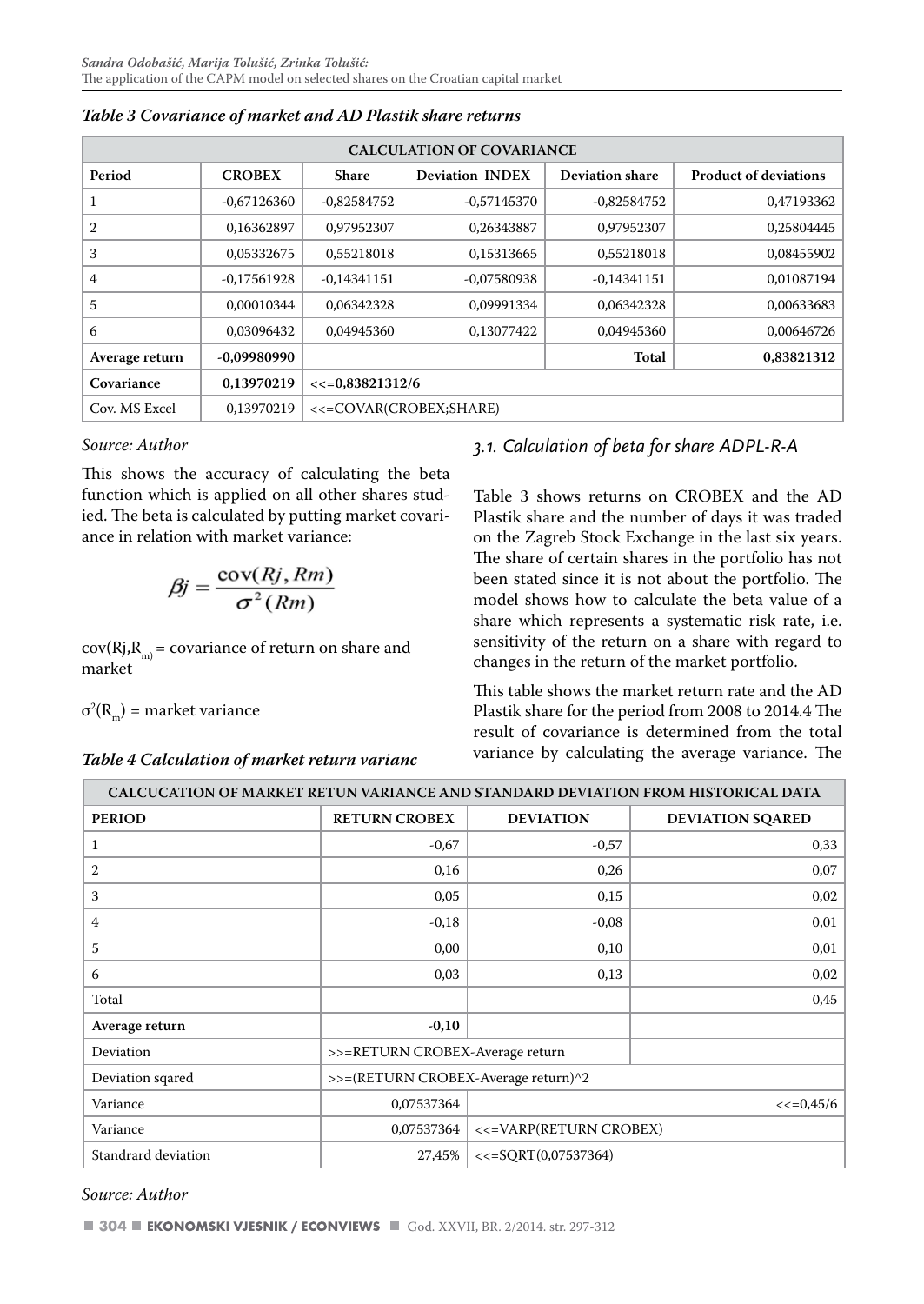easier and simpler calculation is carried out by using the MS Excel COVAR function. In both cases the result should be equal to this calculation with the covariance of 0.13970219.

Table 4 shows the variance calculation of the CROBEX return index of 0.07537364.5 In calculating the variance, it is simpler to use the VARP function. The AD Plastic share beta calculated based on historical data is the following:

$$
\beta = \frac{0.13970219}{0.07537364} = 1.853462
$$

The implementation of the beta calculation methodology on all other shares produced the following results:

*Table 5 Calculation of the beta index for system* 

Only one share, the Ericsson Nikola Tesla d.d. one has its beta close to 1, indicating its risk level approximate to the market portfolio. The most stable share with the lowest beta is the Dalekovod d.d. one  $(\beta = 0.58)$ , indicating that the share is less risky than the average i.e. the market portfolio.

#### *3.2. Calculation of share return by applying the CAPM model*

What are the expected returns of the shares observed in late 2013 by applying the CAPM model? Below is a calculation example for the AD Plastik d.d. share, using an average rate of issued state bonds of the Republic of Croatia (Rf=5.77%) as a risk-free rate, CROBEX index market return (Rm=3.10%) and betas of AD Plastik d.d. shares (β=1.78).

|                   | ADPL-R-A  | ADRS-P-A  | ATGR-R-A  | ATPL-R-A   | ERNT-R-A  | DLKV-R-A   |
|-------------------|-----------|-----------|-----------|------------|-----------|------------|
| <b>Beta</b> index | 1.8534621 | 1.1105574 | 1.1192394 | 1.38548087 | 1.0160646 | 0.58566856 |

*risk measure*

*Source: Author*

Table 5 shows very high betas. As many as five shares have their betas higher than 1, while the AD Plastik d.d. share has the highest beta ( $\beta$ =1.85), followed by Atlantska plovidba d.d. (β=1.38), Atlantic Group d.d. ( $\beta$ =1.119) and Adris Group ( $\beta$ =1.111), indicating these are very risky shares.

#### *Table 6 Calculation of share return by applying*

 $R_j = R_f + (R_m - R_f)^* \beta_j = 5.77\% + (3.10\% - 5.77\%)^*$  $1.8534621 = 0.81%$ 

Results obtained under the CAPM model (table 6) do not show the expected link between the risk and the expected return. Obtained figures result from the risk premium (Rm – Rf) as long as the risk premium is negative, a higher beta index value decreases the return. The share with the highest beta i.e. ADPL-R-A yields the lowest return under the CAPM model (CROBEX 3.10% - int. bonds HR  $5.77\% = -2.67\%$ ).

| Period            | <b>CROBEX</b> | ADPL-R-A  | ADRS-P-A  | ATGR-R-A  | $ATPL-R-A$ | <b>ERNT-R-A</b> | DLKV-R-A   |
|-------------------|---------------|-----------|-----------|-----------|------------|-----------------|------------|
| 01.01.2008.       | 5,239.00      | 221.53    | 585.5     | 872.44    | 3.490.73   | 3.413.80        | 1,685.38   |
| 01.01.2009.       | 1,722.25      | 38.58     | 196.13    | 469.13    | 724.46     | 1,224.39        | 400.62     |
| 01.01.2010.       | 2.004.06      | 76.37     | 259.28    | 689.76    | 966.76     | 1,338.18        | 321.05     |
| 01.01.2011.       | 2.110.93      | 118.54    | 265.84    | 804.42    | 743.75     | 1.361.26        | 257.77     |
| 01.01.2012.       | 1,740.21      | 101.54    | 219.9     | 489       | 333.3      | 1,071.71        | 12.5       |
| 01.01.2013.       | 1,740.39      | 107.98    | 264.83    | 554.53    | 202.33     | 1.401.81        | 68.22      |
| 01.01.2014.       | 1,794.28      | 113.32    | 264.83    | 764.56    | 385.45     | 1,605.33        | 27.17      |
| <b>Beta</b> index |               | 1.8534621 | 1.1105574 | 1.1192394 | 1.38548087 | 1.0160646       | 0.58566856 |
| <b>CAPM</b>       |               | 0.81%     | 2.80%     | 2.78%     | 2.07%      | 3.05%           | 4.20%      |

#### *the CAPM model Source: Author*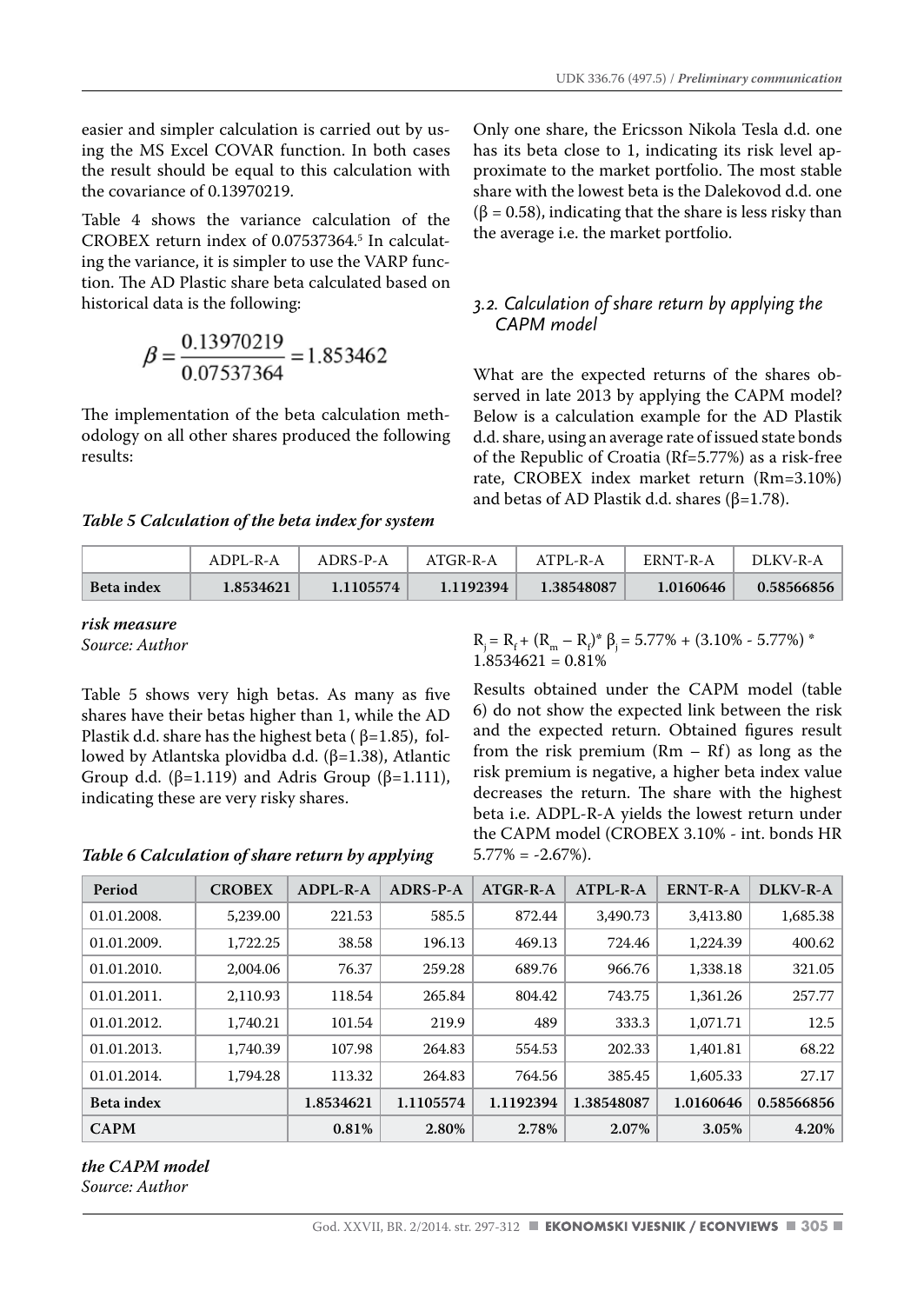



*Source: Author* 

The highest expected return of the DLKV-R-A share is higher than the market return by 1.10%, while having the lowest beta. Only one ERNT-R-A share with the beta close to 1 has the actual return (3.05%) equal to the market return (3.10%). ADRS-P-A, AT-GR-R-A and ATPL-R-A shares with betas between 1.11 and 1.38 have returns similar to the market one, but theirs decrease with the beta increase.

The above graph 3 shows a dissipation of actual returns by using the SML equation in a linear trend.

The graph shows two overvalued shares with returns lower than those shown by trend. These shares are designated as DLKV-R-A and ADRS-P-A and follow the order of risk increase. All other shares are above the line, compliant with the SML model rules and belong to the category of undervalued shares.

#### *Table 7 Factors affecting CROBEX*

The issue emerging in the application of the CAPM model on the Croatian capital market is a low CROBEX return and a high risk-free rate. Potential share index impacts and the connection between CROBEX and particular factors are shown in Table 7 below.

The following table shows that CROBEX is primarily affected by macroeconomic indicators: fall of gross domestic product, decreased personal consumption and increased foreign public debt, which results in stock non-liquidity and the too low trading volume. The connection between the trading volume and CROBEX is very strong (0.75) and positive.

Table 8 shows an average CROBEX volatility and a negative average return in the observed period, while almost all observed shares have above-average volatility. Four out of six shares have a negative average return. The lower the share volatility, the higher its return under the CAPM model.

| PERIOD                         | <b>TRADING</b><br><b>VOLUME</b> | <b>CROBEX</b> | <b>GDP</b><br><b>HRK</b><br>bn | <b>PERSONAL</b><br><b>CONSUMP</b><br><b>TION HRK</b><br>bn | <b>UNEMPLO</b><br><b>YMENT</b><br>$(\text{rate}\%)$ | CORE<br><b>INFLATI</b><br>ON<br><b>INDEKS</b> | <b>CONSUMER</b><br><b>PRICE INDEXS</b><br>$2010 = 100$ | <b>INDEX</b><br>$CCI*$ | <b>INDEX</b><br>$CEI**$ | <b>INDEX</b><br>$CSI***$ | <b>GROSS</b><br><b>FOREIGN</b><br><b>PUBLIC</b><br>DEBT in bn |
|--------------------------------|---------------------------------|---------------|--------------------------------|------------------------------------------------------------|-----------------------------------------------------|-----------------------------------------------|--------------------------------------------------------|------------------------|-------------------------|--------------------------|---------------------------------------------------------------|
| 31.12.2007                     | 22.000.747.040                  | 5.239         | 91,1                           | 53,2                                                       | 13.8                                                | 10,0                                          | 10,0                                                   | $-21.0$                | $-12.4$                 | $-22.8$                  | 34.824,0                                                      |
| 31.12.2008                     | 16.842.297.729                  | 1.722.25      | 84.2                           | 49,1                                                       | 13.3                                                | 3,3                                           | 0.6                                                    | $-40.8$                | $-31.3$                 | $-35,8$                  | 41.643.8                                                      |
| 31.12.2009                     | 7.434.324.152                   | 2.004.06      | 81.9                           | 47,0                                                       | 16.5                                                | $-3.4$                                        | 0.5                                                    | $-48.5$                | $-35.2$                 | $-47.9$                  | 44.713.3                                                      |
| 31.12.2010.                    | 5.777.096.972                   | 2.110.93      | 81.7                           | 47.5                                                       | 18.0                                                | 1.9                                           | 2.9                                                    | $-40.0$                | $-26.4$                 | $-47.8$                  | 46.385.8                                                      |
| 31.12.2011                     | 5.233.192.378                   | 1.740.21      | 80,0                           | 46,8                                                       | 18.0                                                | 1.3                                           | $-0,1$                                                 | $-21.8$                | $-5,9$                  | $-39.1$                  | 45.942,7                                                      |
| 31.12.2012                     | 2.914.904.102                   | 1.740.39      | 79.4                           | 45,8                                                       | 20.1                                                | 4.1                                           | 4.2                                                    | $-44.2$                | $-31.7$                 | $-48.0$                  | 45.942,7                                                      |
| 31.12.2013.                    | 2.717.015.796                   | 1.794.28      | 79,0                           | 45,6                                                       | 20,6                                                | 0.5                                           | 3.4                                                    | $-33.8$                | $-20.1$                 | $-41.1$                  | 45.864,5                                                      |
| TOTAL                          | 62.919.578.169                  | 16.351        | 577                            | 335                                                        | 120                                                 | 18                                            | 22                                                     | $-250$                 | $-163$                  | $-283$                   | 305.317                                                       |
| <b>AVERAGE</b>                 | 8.988.511.167                   | 2.336         | 82                             | 48                                                         | 17                                                  |                                               |                                                        | $-36$                  | $-23$                   | $-40$                    | 43.617                                                        |
| <b>ST. DEVIATION</b>           | 6.908.087.396.68                | 1.193.32      | 3,89                           | 2,43                                                       | 2,62                                                | 3,77                                          | 3.22                                                   | 9.95                   | 10,12                   | 8,47                     | 3.890,44                                                      |
| VARIATION COEFFICIENT          | 0.77                            | 0.51          | 0.05                           | 0.05                                                       | 0.15                                                | 1,49                                          | 1.05                                                   | $-0.28$                | $-0.43$                 | $-0.21$                  | 0,09                                                          |
| <b>CORRELATION COEFFICIENT</b> | 0.75                            |               | 0.91                           | 0.90                                                       | $-0.52$                                             | 0,77                                          | 0,88                                                   | 0,56                   | 0,40                    | 0.80                     | $-0.90$                                                       |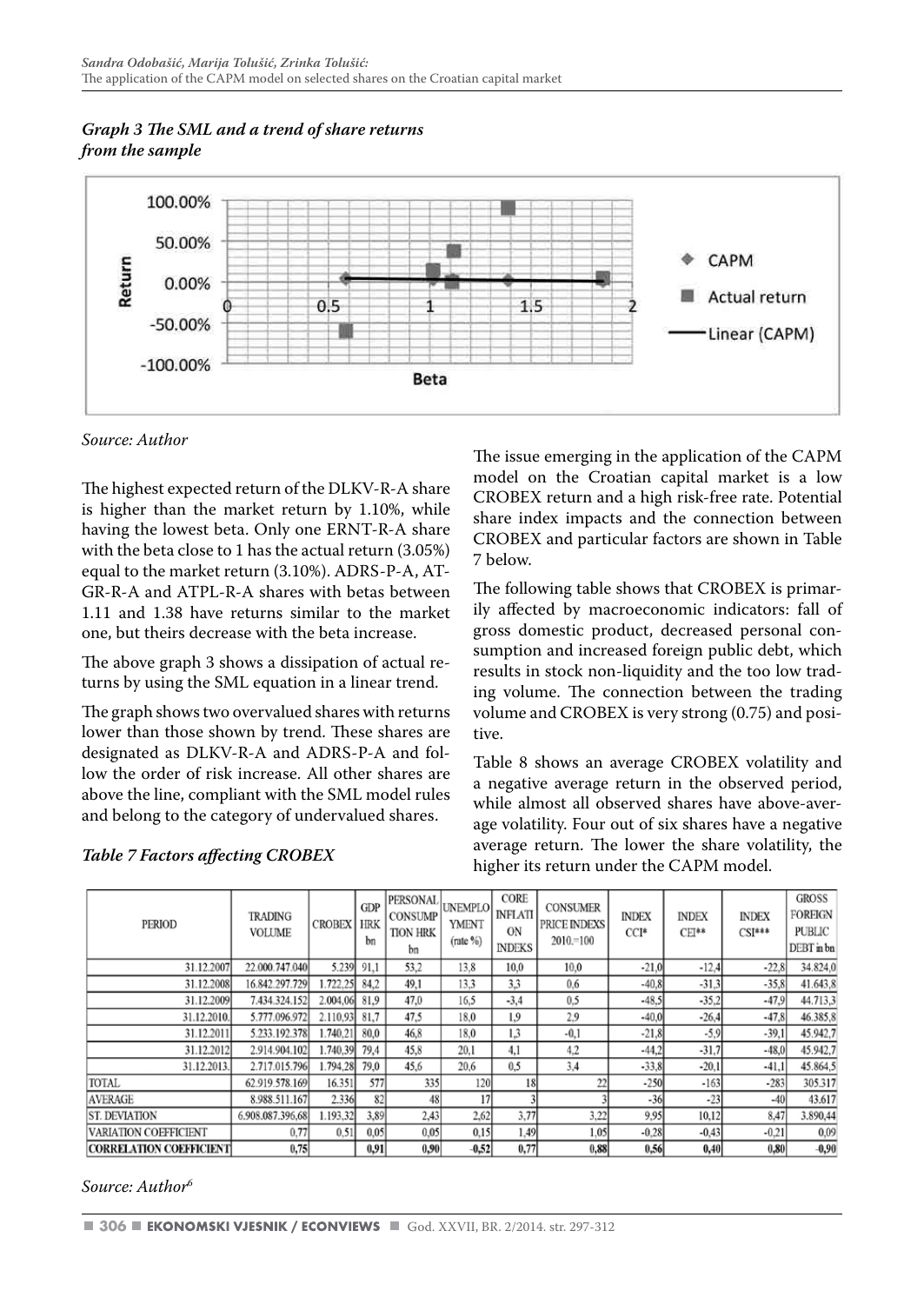|                         | <b>CROBEX</b> | $ADPI - R - A$ | ADRS-P-A   | $ATGR-R-A$ | $ATPL-R-A$ | ERNT-R-A  | DLKV-R-A   |
|-------------------------|---------------|----------------|------------|------------|------------|-----------|------------|
| 1 January 2008          |               |                |            |            |            |           |            |
| 1 January 2009          | $-67.13%$     | $-82.58\%$     | $-0.66502$ | $-0.46228$ | $-0.79246$ | $-0.64$   | $-0.7623$  |
| 1 January 2010          | 16.36%        | 97.95%         | 0.32198    | 0.470296   | 0.334456   | 0.09      | $-0.19862$ |
| 1 January 2011          | 5.33%         | 55.22%         | 0.025301   | 0.166232   | $-0.23068$ | 0.02      | $-0.1971$  |
| 1 January 2012          | $-17.56%$     | $-14.34%$      | $-0.17281$ | $-0.39211$ | $-0.55187$ | $-0.21$   | $-0.49761$ |
| 1 January 2013          | 0.01%         | 6.34%          | 0.20432    | 0.134008   | $-0.39295$ | 0.31      | $-0.4732$  |
| 1 January 2014          | 3.10%         | 0.0495         | 0.0000     | 0.3788     | 0.9051     | 0.1452    | $-0.6017$  |
| Variance                | 7.54%         | 31.62%         | 10.08%     | 12.72%     | 33.05%     | 9.46%     | 4.17%      |
| St. deviation           | 0.274543      | 56.23%         | 31.74%     | 35.66%     | 57.49%     | 30.75%    | 20.43%     |
| Average return          | -9.98%        | 11.26%         | $-4.77\%$  | 4.92%      | $-12.14%$  | $-4.84\%$ | $-45.51\%$ |
| <b>Correlation coef</b> |               | 90.49%         | 96.06%     | 86.16%     | 66.17%     | 90.71%    | 78.72%     |
| <b>CAPM</b>             |               | 0.81%          | 2.80%      | 2.78%      | 2.07%      | 3.05%     | 4.20%      |

*Table 8 Volatility of CROBEX and selected shares*

*Source: Author* 

ADRS-P-A, ATGR-R-A and ATPL-R-A shares with an average volatility and a strong CROBEX correlation, regardless of their positive or negative average return, yield expected returns close to the market one.

It can be concluded from the above stated that the CAPM model rule, under which a higher return and a higher share value is expected from higher risk, cannot be applied to the Croatian market.

#### *Graph 4 Volatility of CROBEX and selected shares*

It is known that the share return is primarily affected by two factors which were studied some twenty years ago by Fama, E and French, K. i.e. that the company size and the M/B indicator of the market price/share book value ratio in small companies could result in high returns with a low M/B indicator. A large number of analyses and share evaluation indicators are being used today including the price and earnings ratio, earning per share, dividend growth rate etc. Further research conducted on developed markets showed the non-existence of any connection between the beta of share risk and return, which is the main constraint of the CAPM model. However, this model is being upgraded in practice "The Fama- French Three – Factor Model" (Brigham, Ehrhardt, 2005: 200).

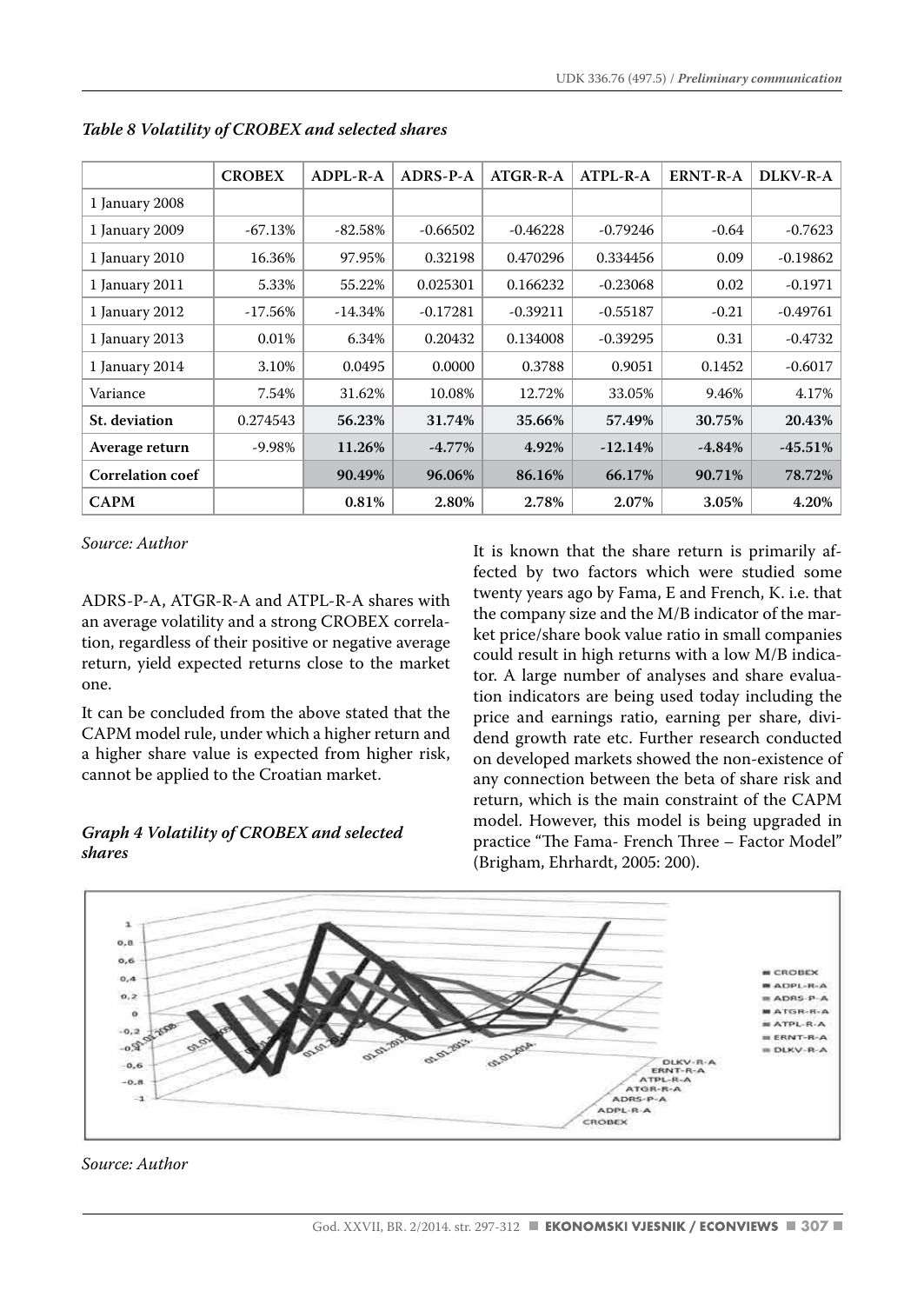The main issue emerging from the application of the CAPM model on the Croatian market is a negative risk premium i.e. low CROBEX return and a high risk-free rate, which is the consequence of macroeconomic indicators. The trading volume can be increased by listing new shares or increasing trade. However, limitations from the macroeconomic environment are present as well.

### *4. Interpretation of research findings*

Research findings show that the expected returns calculated under the CAPM model are not in line with the model theory. CAPM is a model under which the capital investment risk premium depends on the correlation between the return on investment and the return on the entire capital market. The stock market reflects the expected future profit which depends on the overall state of economy. It implies that the expected return on the capital market should be higher than the risk-free rate. The market risk premium is an additional expected return which results from the acceptance of the capital market non-diversified risk. The risk exposure depends on the correlation between the share return and the change of the stock exchange index. Share prices which do not follow stock exchange index trends should have a lower degree of non-diversifiable risk, and their return is close to the riskfree rate. If a share is closely connected with market trends, it is more exposed to the non-diversifiable risk, so the return on such a share should, on average, be higher than the market return (Vukičević et al, 2010: 341-365).

CAPM findings show that the expected returns are relatively low. They range from a minimum of 0.81% to a maximum of 4.20%, which means that investing in shares listed on the Croatian capital market is not profitable.

Low expected returns are the result of CROBEX decreasing in the observed period from 5,239 points to 1,794.28 points or by 65.75%, the consequence of which are low expected share returns. Beta is very high, ranging from 0.58 to 1.85, which shows a high impact of the financial market risk on share return trends. Therefore, taking decreased CROBEX and beta results into consideration, the expected return under the CAPM model for the observed shares is very low. This results in a logical question of why an individual investor would invest in shares on the Croatian capital market if he/she can get a higher savings interest rate than an average rate of return on observed shares of 2.62%.

Insufficient stock trading volume results in a high CROBEX correlation. As a small number of shares is traded on the Croatian capital market, it is too small and shallow. Shares with the highest turnover are purposely excluded from the analysis (HT-R-A; INA-R-A). The trading volume and the CROBEX correlation show that bigger investors can affect the index value trends and market stock prices by their trading volumes. Furthermore, there is a very strong correlation between CROBEX and the Consumer Sentiment Index, which results from financial institutions and funds (pension) being the main investors instead of individual entities. Such investing structure results in a smaller trading volume on the Croatian capital market and increased bank savings. This shows that the share return on the Croatian capital market is adversely affected by numerous factors which are mutually chain linked and multiplied, and not considered under the CAPM model as it is based on the efficient capital market assumptions.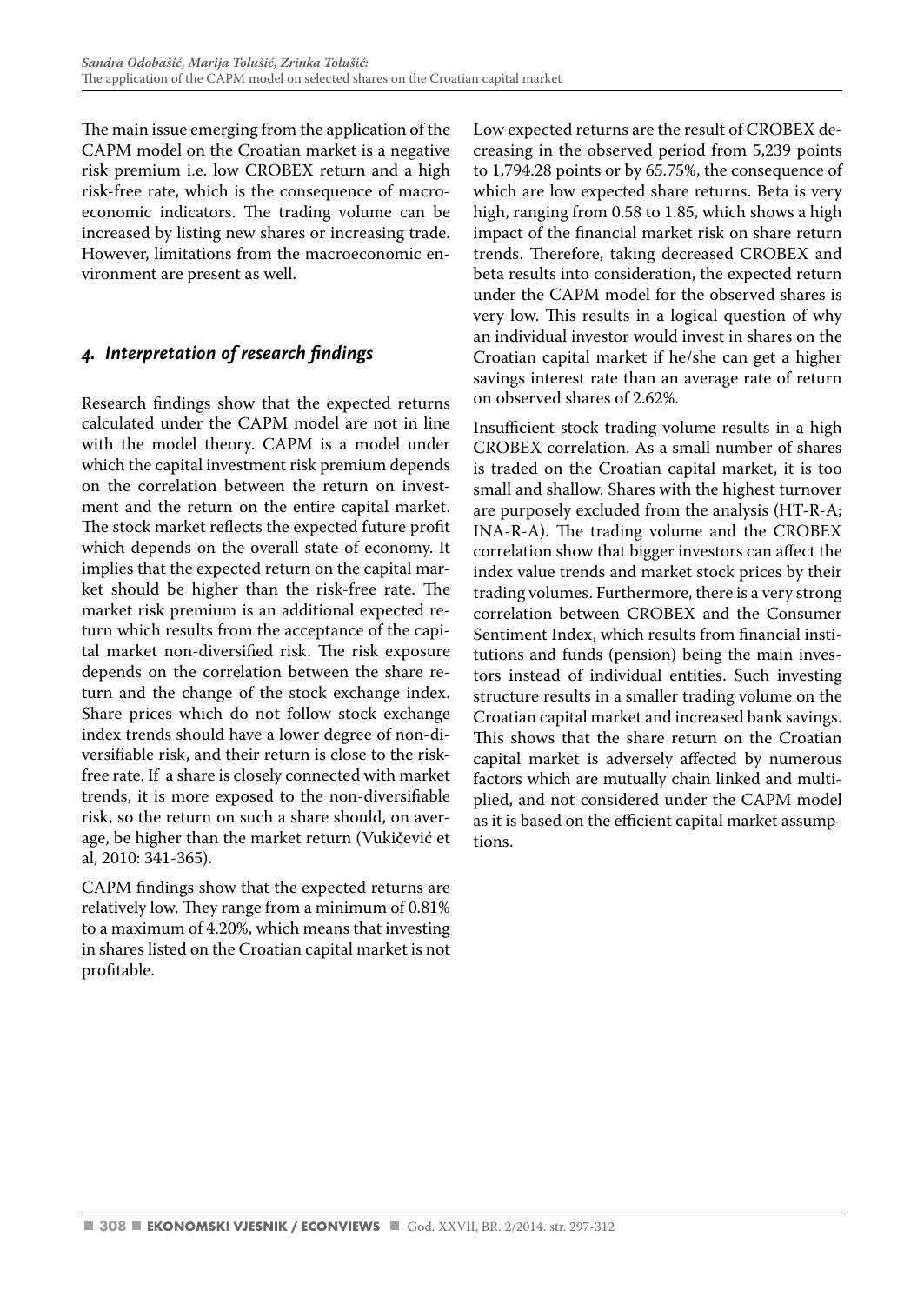#### *5. Conclusion*

The application of the CAPM model on the selected shares listed on the Zagreb Stock Exchange in the period from 2008 until 2014, excluding from the analysis those shares with the highest turnover, shows that this model is inapplicable on the Croatian capital market as it is based on the efficient capital market assumptions. Returns under the CAPM model significantly differ from actual share returns, which are caused by a low CROBEX return and a high risk-free rate. The Croatian capital market is characterized by a small number of listed shares, a small trading volume and a high impact of systematic risk on share return trends. As the low share return under the CAPM model misvalues shares, the share price trend on the Croatian capital market suggests that the share valuation is affected by other factors which are obviously visible to the investment public. The research of some factors indicates the strongest positive correlation between CROBEX and gross domestic product, personal consumption, consumer sentiment index and trading volume. These factors are intertwined and multiplicative. They are not considered under the CAPM model as its application is based on the efficient capital market assumptions. As the market includes all information when forming the share price, the prices of selected shares are volatile regardless of the rise and fall of CROBEX. In most selected shares cases (5 out of 6), the return under the CAPM model is significantly lower than the CROBEX return as the CAPM model does not include all the factors which are important in determining the CROBEX return. A small number of traded shares, small trading volume, a high impact of systematic risk, high CROBEX volatility, average 2.62% return under the CAPM model and other unfavorable factors have resulted in a negative attitude of individual investors in the observed period resulting in their capital being directed into bank savings accounts and some other investments instead of investing it in shares on the Croatian capital market. The CAPM theory of a higher risk resulting in expected higher returns and a higher share value cannot be applied to the Croatian capital market.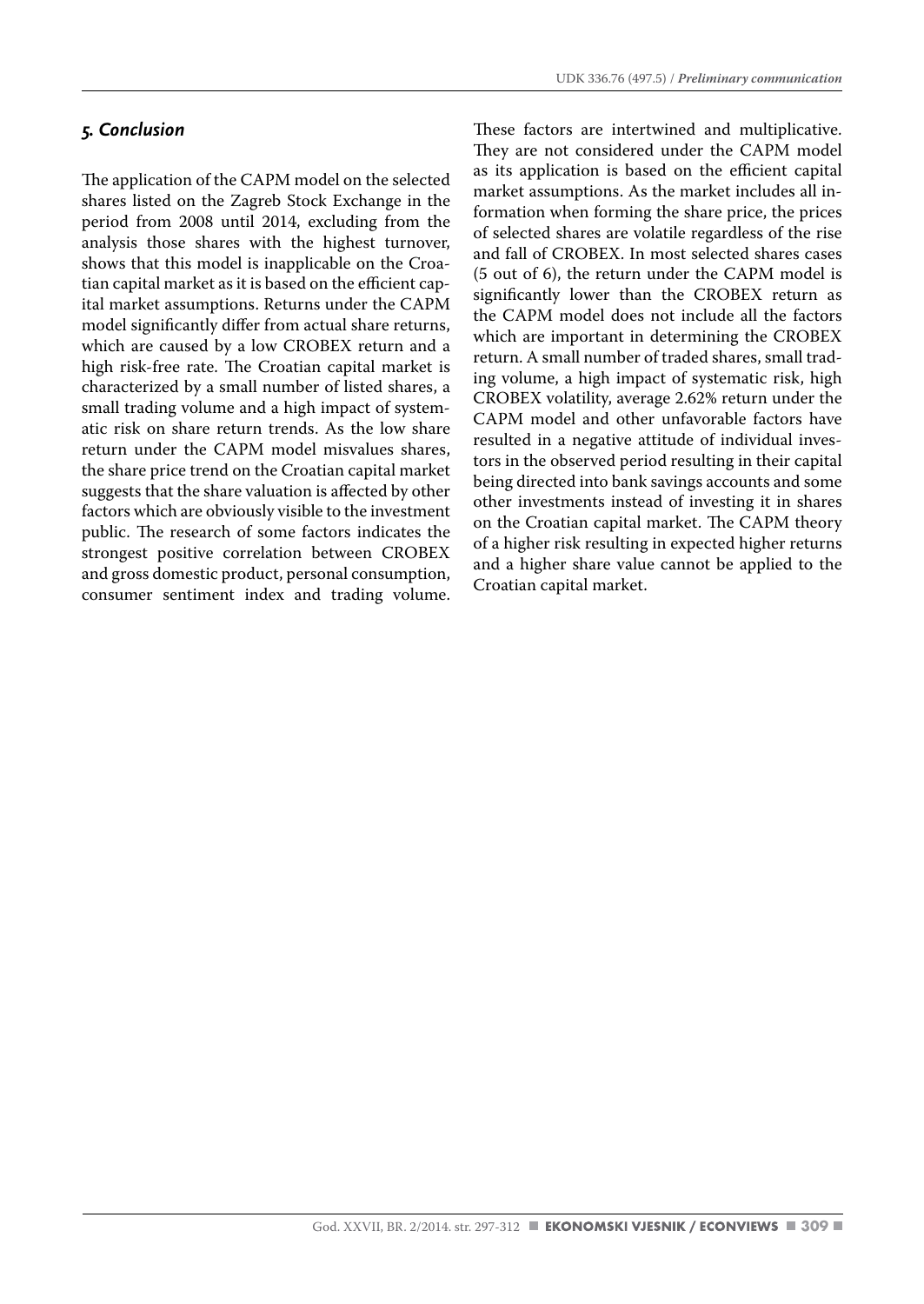#### **References**

- 1. Brealy, R. A., Myers, S. C. (2003). Principles of Corporate Finance, Irwin, New York: McGraw Hill.
- 2. Brigham, E. F., Ehrhardt, M. C. (2005) Financial Management, Theory and Practice, Mason, Ohio: Thomson South –Western, International Student Edition.
- 3. Croatian National Bank, Bulletin 206. Available at: http://www.hnb.hr/publikac/bilten/arhiv/ bilten-206/hbilt206.pdf (Accessed on: October 28, 2014)
- 4. Horne, James C. Van, Wachowich, John M. (2002). Basics of Financial Management, Tenth Edition, Zagreb: Mate.
- 5. Overview of international bonds issued by the Republic of Croatia. Available at: http://www.mfin.hr/ hr/obveznice-medunarodne (Accessed on: November 1, 2014)
- 6. Pindyck, S. R., Rubinfeld. D. L. (2005) Microeconomics, Fifth Edition, Zagreb: Mate.
- 7. Salvatore, D. (1994) Managerial economics in a global economy, Zagreb: Mate.
- 8. Vukičević, M., Gregurek, M., Odobašić, S., Grgić, J. (2010): Financial management in MS Excel, Zagreb: Golden marketing-Tehnička knjiga.
- 9. Zagreb Stock Exchange, Trading Overview 2007 2014. Available at: http://www.zse.hr/default. aspx?id=26521 (Accessed on: October 3, 2014)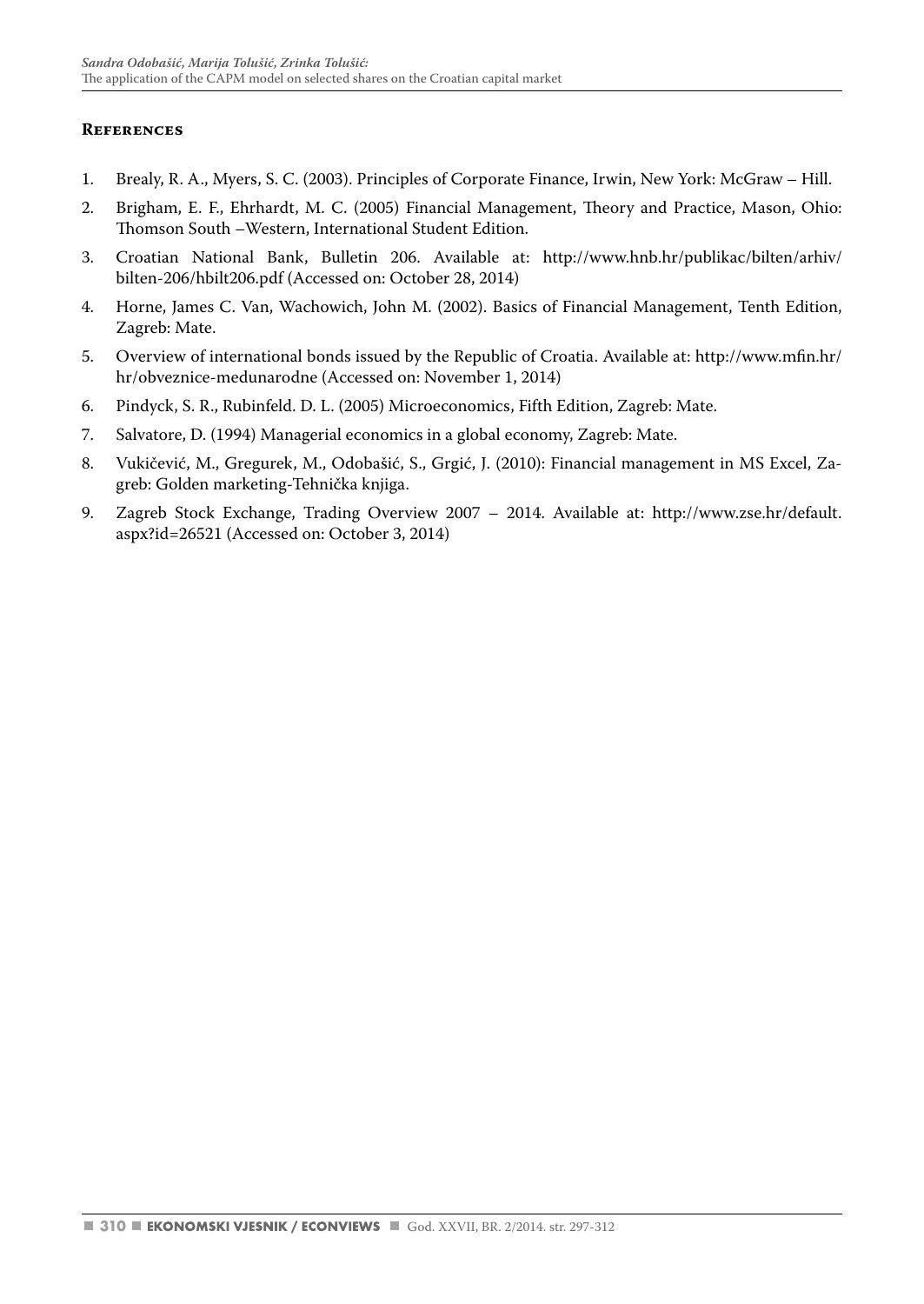#### **(Endnotes)**

- 1 List of international government bonds issued by the Republic of Croatia is available at http://www.mfin.hr/hr/obveznice-medunarodne
- 2 Trading on Zagreb Stock Exchange from 2007 to 2014 available at http://www.zse.hr/default.aspx?id=26521
- 3 There are MS Excel functions and VBA functions. Beta function has been calculated by using MS Excel Macros (VBA). MS Excel functions macros (VBA) can be used, new functions of MS Excel could be done with VBA or only VBA macros could be used.
- 4 Covariance is calculated by first calculating the average market and share returns, followed by calculating the difference between the actual and average returns. Having set separate differences for the market and the share respectively, differences are multiplied.
- 5 The variance is calculated by taking a difference between the actual and average return following the calculation of a mean return and squaring the obtained difference. The sum of squared differences is a total variance which must be divided by a number of returns to obtain the result i.e. a mean variance.
- 6 According to Bulletin 206, Statistical Review, longer time series http://www.hnb.hr/ and http://zse.hr/default.aspx?id=178 CCI\* Consumer Confidences Index, CEI\*\* - Consumer Expectations Index, CSI\*\*\* - Consumer Sentiment Index